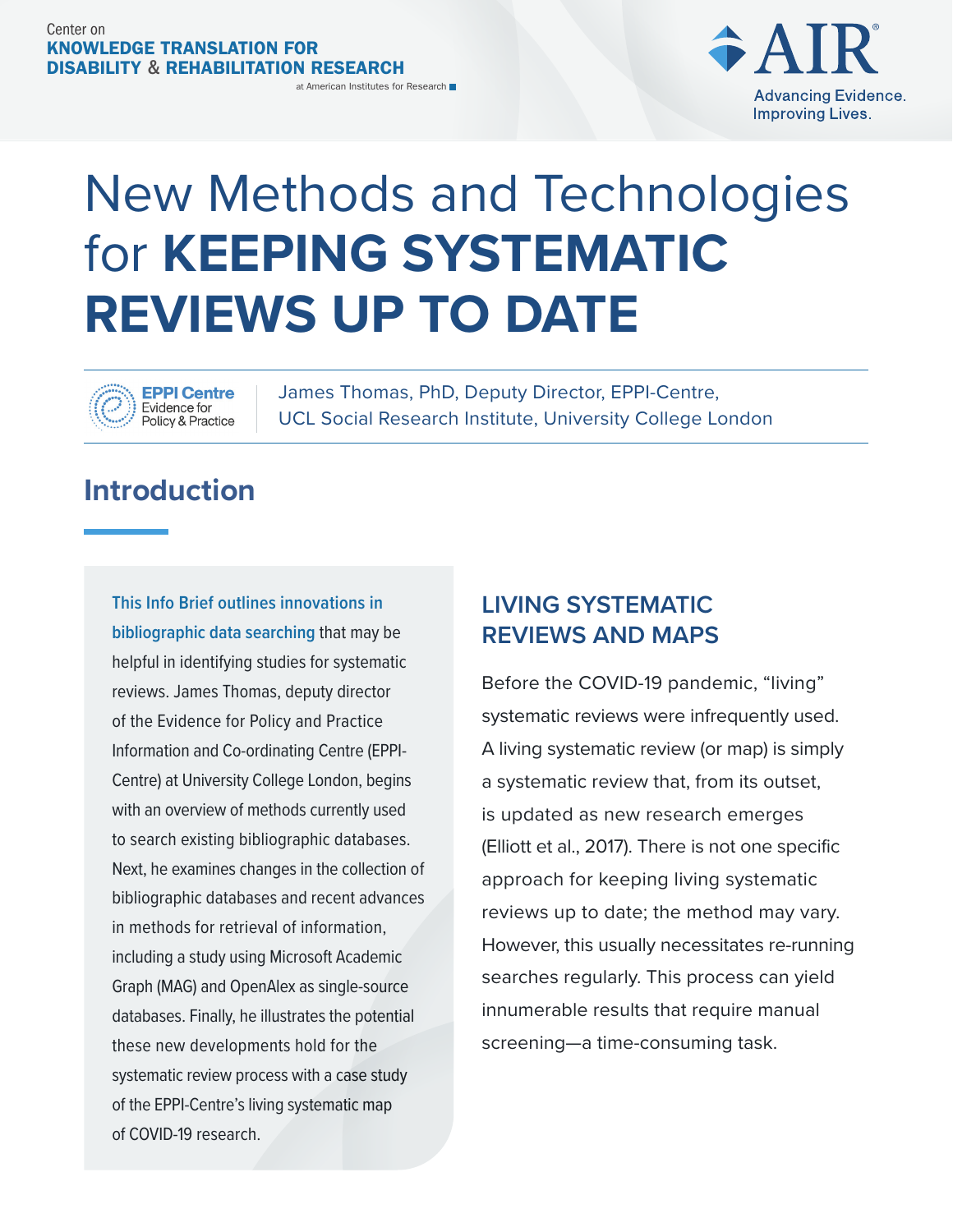### **Conventional Approaches to Searching**

Methods for searching in systematic reviews were developed during the 1990s, and they focused to a large extent on the MEDLINE database, published by the National Library of Medicine (NLM). Two types of data are usually searched: (a) the words (and parts of words) in the titles and abstracts of records; and (b) specific terms from a controlled vocabulary (Medical Subject Headings, or MeSH). Because specialists working for NLM usually assign MeSH indexing terms, there is often a delay between publication of a record in MEDLINE and assignment of its controlled vocabulary terms. Therefore, free-text searching of titles and abstracts is recommended, rather than relying on MeSH terms alone.

Searches are constructed using Boolean logic, which aims to maximize the sensitivity (recall) of the search, and precise keywords are used. Although Boolean searches are effective, especially when constructed by an information specialist, they are not infallible. Boolean searches rely on the searcher knowing the correct terminology to retrieve the records they seek, as well as anticipating variations that might be employed in unknown literature. Unless reviewers are willing to screen large volumes of mostly irrelevant records, Boolean searches are inherently fragile; if precise terminology is not used to retrieve a relevant record, it will be missed. There are no gray areas with Boolean searching: A record either meets the search criteria or it does not. Unlike Google search results, records are not ranked by relevance.

It may be convenient but not necessarily efficient to conduct most searches using online databases. Systematic reviewers may search many databases to locate records of interest. This fragmentation across database providers is the result of publishers indexing their work in different ways. For example, the American Psychological Association (APA) maintains the PsycInfo database, in which papers are indexed from many journals in the social sciences. Some of these journals—though not all—are also indexed by other providers, such as PubMed or Web of Science<sup>™</sup> by Clarivate<sup>™</sup>.

Because each database may contain different records of interest, systematic reviewers often need to search these databases (and others) to ensure a search is comprehensive. This process involves the "translation" of a search from one database to another, since each database is built using different technologies and offers different search functionalities. It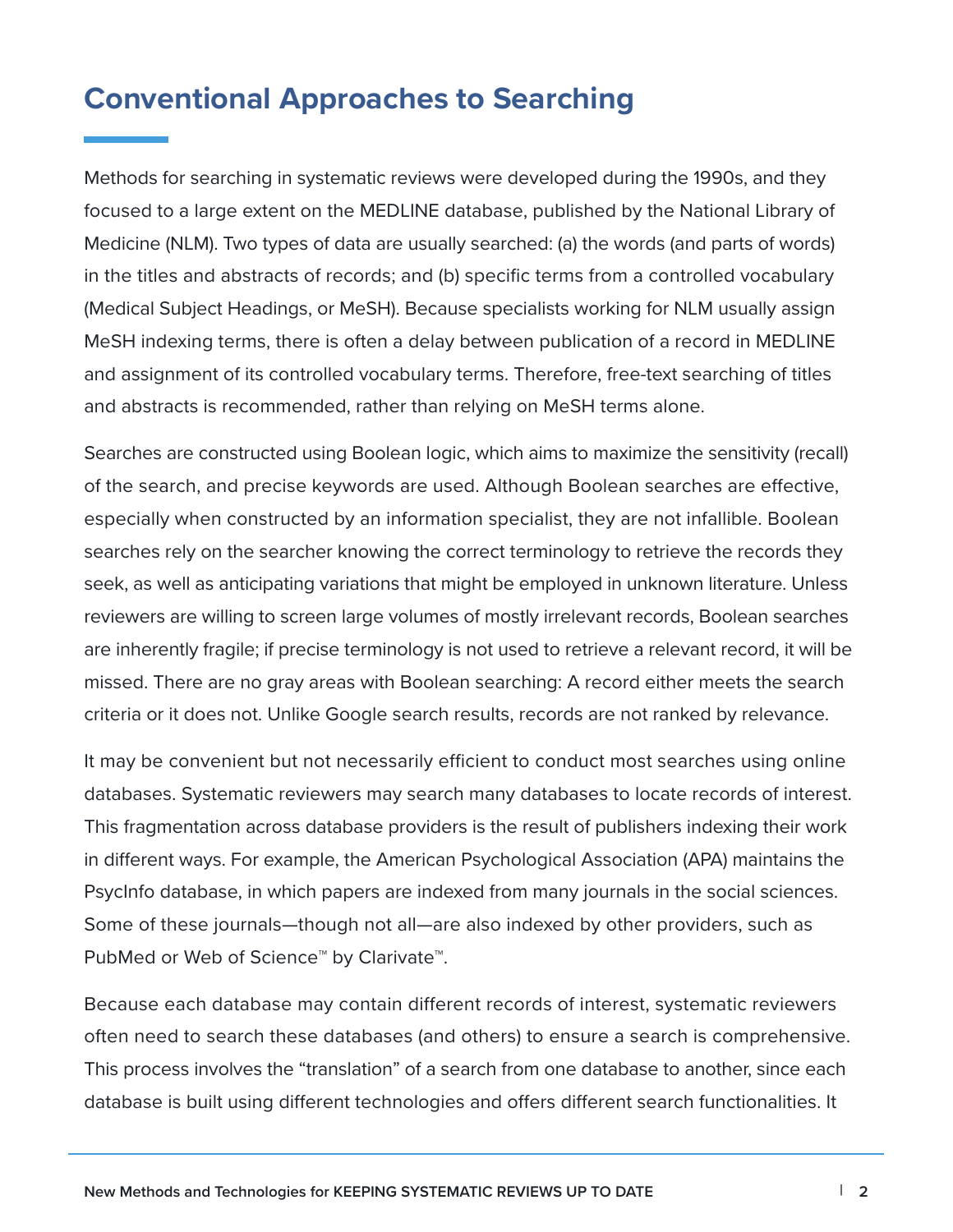also involves the deduplication of records retrieved from different databases. In addition, this work requires paying for subscriptions to multiple database providers, thus making systematic reviews cost-prohibitive for many organizations. Database providers, such as APA and Clarivate, derive a significant amount of their income from multiple databases through which bibliographic data are scattered. To protect this income, they have resisted calls for citation data to be made openly accessible.

### **Increased Work Burden**

The rates of publication of research findings have grown quickly over the last 10 to 20 years. During this period, interest in using research increased, along with a rise in the number of systematic reviews published. In 2010, Bastian and colleagues estimated that 75 randomized trials and 11 systematic reviews were published every day (Bastian et al., 2010). According to recent estimates, 142 randomized trials were published each day throughout 2020 (Marshall et al., 2020). In the same year, the number of systematic reviews increased dramatically, with more than 100 reviews published per day (Figure 1).<sup>1</sup>



#### **Figure 1. Growth in publication of systematic reviews**

<sup>&</sup>lt;sup>1</sup> These figures are likely to be considerable underestimates. They were generated from a simple search using the terms "systematic review" OR "meta-analysis" in Microsoft Academic in April 2021.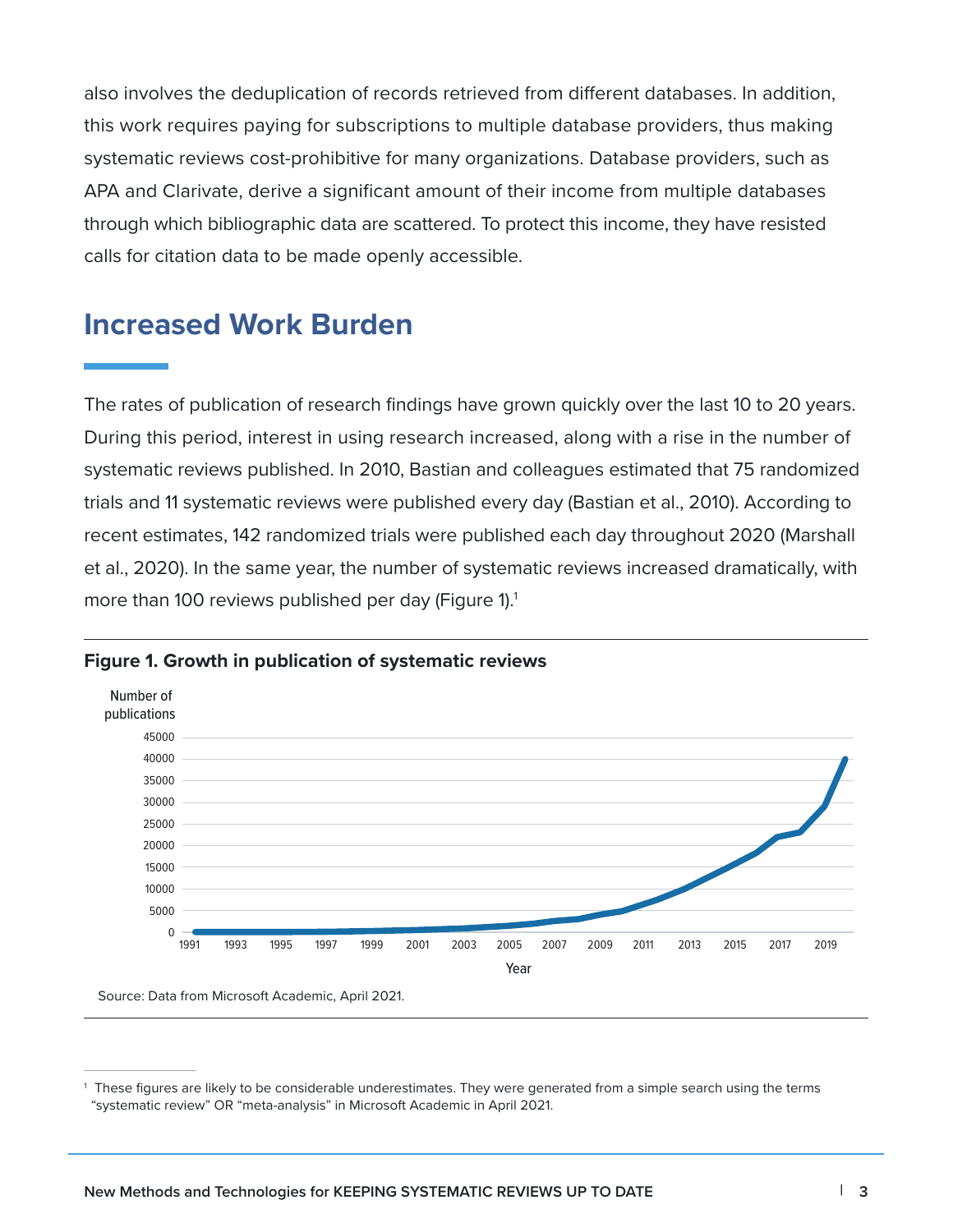This increase in research publication makes it increasingly difficult to keep reviews up to date. For example, if each systematic review published in 2020 required the manual checking of 3,000 search results, then collectively, the authors of those reviews would have manually checked a staggering 120,000,000 references. Therefore, it is not surprising that systematic reviews are not kept up to date, and that some may be outdated as soon as they are published (Shojania et al., 2007).

The COVID-19 pandemic has heightened awareness of the need to stay up to date with evidence as soon as it has been published. However, with more than 1,000 new papers on COVID-19 being published every day, this task is time consuming and labor intensive. For example, the COVID-NMA initiative, supported by the World Health Organization and Cochrane, involves looking only at randomized trials to maintain the project's systematic review. By the end of 2020, COVID-NMA researchers had manually checked more than 45,000 records for eligibility. Researchers on another project, based at the EPPI-Centre in London, had screened more than 100,000 records. On yet another project, the Cochrane COVID-19 Study Register, researchers had screened over 200,000 studies at the time this paper was written.

With the need for thousands of other project teams to find relevant research amid the mass of COVID-19 papers (with fewer than one third of those teams reporting research results), the use and evaluation of novel tools and technologies has grown significantly in the last year. Both machine learning and crowdsourcing have been employed in different ways to ease the burden on review teams, and the *Journal of EAHIL* (*Journal of the European Association for Health Information and Libraries*) recently published a special issue describing some of these efforts (Wiley, 2021). For example, the project based at the EPPI-Centre in London uses machine learning and evaluated the utility of broader changes in database provision, which may have far-reaching effects on systematic review methodology (Wiley, 2021).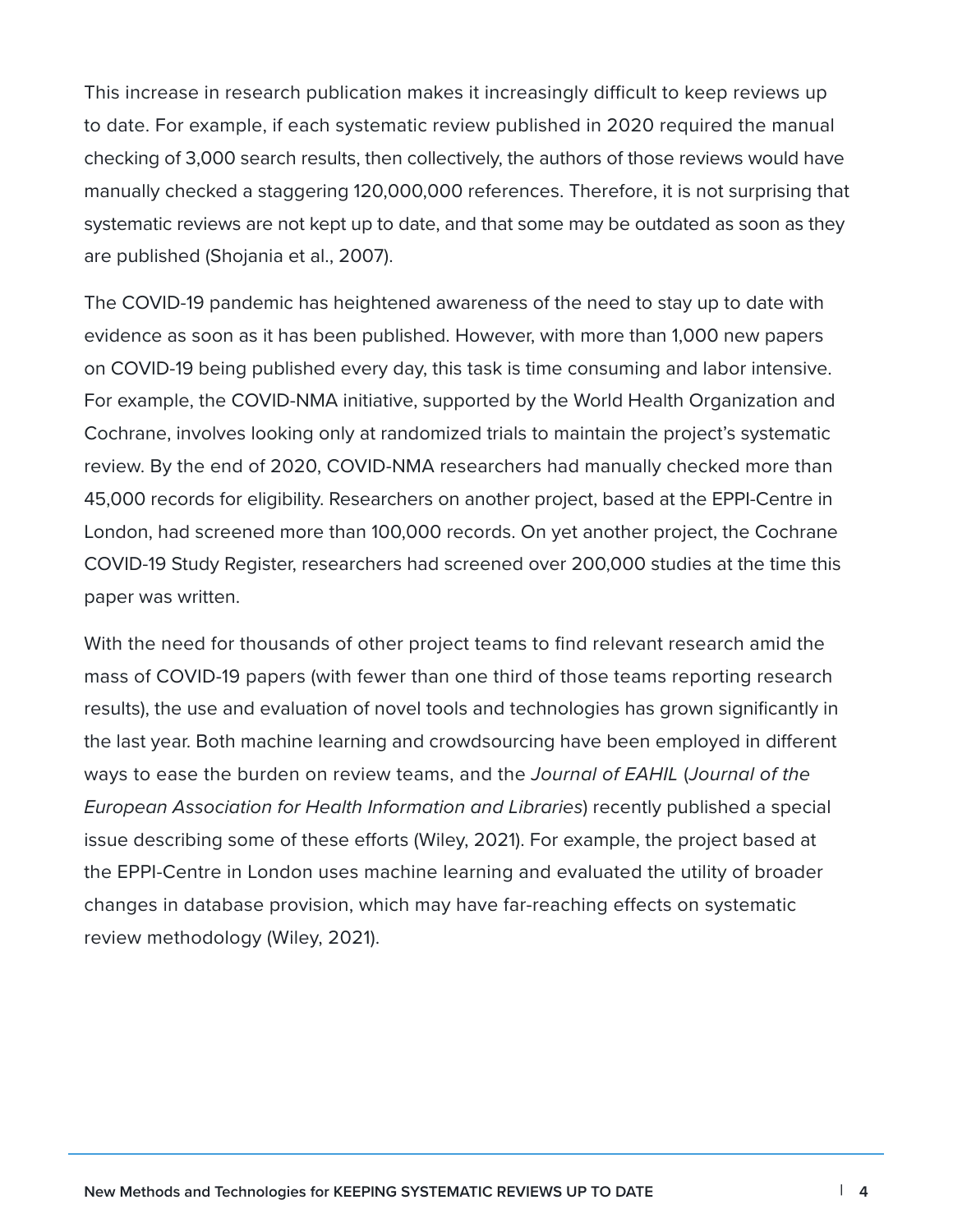## **Changes in the Landscape of Bibliographic Database Provision**

As mentioned earlier, systematic reviewers usually need to search multiple databases because no single database is sufficiently comprehensive. Google Scholar is the longstanding exception to this rule. This dataset, which contains all the bibliographic records that are likely to be included in any systematic review, is widely regarded as the most comprehensive in the world.<sup>2</sup> Unfortunately, however, Google Scholar's unsophisticated search engine and comparatively primitive user support for downloading references make it impossible for users to search Google Scholar systematically. Its lack of a Boolean search engine has been criticized as rendering it unsuitable for use in systematic reviews (Gusenbauer & Haddaway, 2020). The dataset is also "closed"—that is, it cannot be downloaded for use by third parties.

Between 2015 and 2021, a similar initiative by Microsoft, called Microsoft Academic Graph (MAG), challenged assumptions about the possibility of systematic reviewers being able to carry out a single search through a single database. While MAG's user interface was like that of Google Scholar and could not be used for systematic searching, its more than 250 million records were available for use under a Creative Commons license (Sinha et al., 2015). This was a potentially game-changing contribution because MAG's dataset identified research records through the Bing web crawler and, therefore, had the potential to be as comprehensive as Google Scholar. It was also a "graph" of data, illustrating citation, authorial, institutional, and semantic relationships among papers—valuable information for machine learning. Additionally, MAG was updated biweekly with new papers and catalyzed the creation of several new search engines and services<sup>3</sup> that claim to offer up-to-date, comprehensive views of evidence in ways that the conventional, "siloed" databases have never done. While Microsoft did not provide a standard Boolean search interface of the type that systematic reviewers use, the fact that it made the dataset available means that third-party providers potentially could do this—or use newer machine-learning technologies to facilitate searching.

 $^{\rm 2}$  Specialist data, such as records from trial registries and clinical trial report databases, excepted.

<sup>&</sup>lt;sup>3</sup> For example, Semantic Scholar, the Lens, and AMiner use the MAG dataset.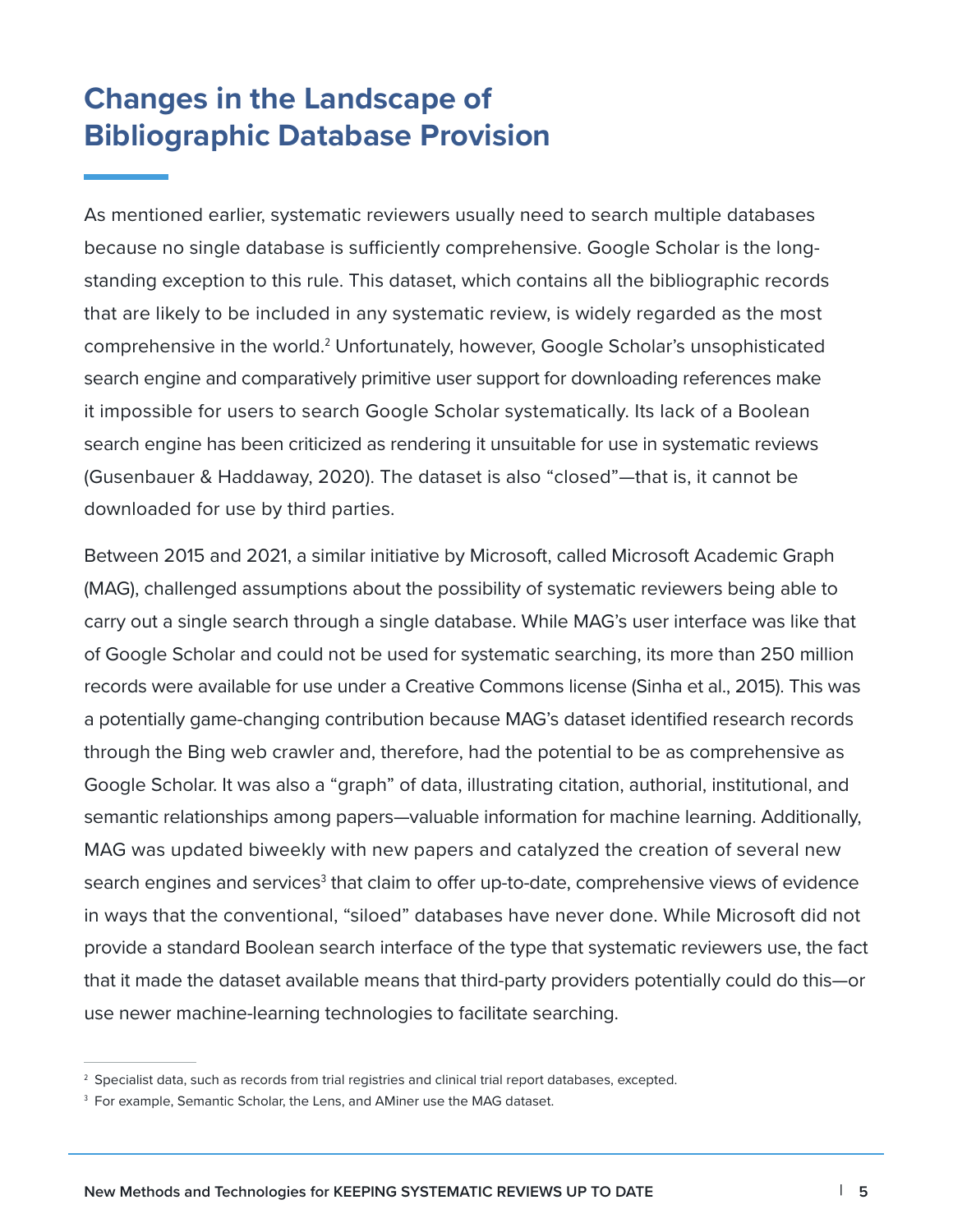Unfortunately, despite its avowed commitment to supporting open data and the significant impact that this work has had, Microsoft discontinued its Microsoft Academic project at the end of 2021 (Microsoft, 2021). Fortunately, the OpenAlex database [\(https://openalex.org/](https://openalex.org/)), operated by OurResearch ([https://ourresearch.org/\)](https://ourresearch.org/), went live on January 3, 2022, picking up where Microsoft Academic left off. It took as its starting dataset the more than 200 million academic papers in Microsoft Academic and implemented its own system for keeping this database up to date. OpenAlex is firmly embedded in the "open science" movement and therefore is particularly strong in this area, and it makes all its data and source code openly available for anyone to use.

# **RESEARCH AND DEVELOPMENT: Can MAG Be Used as a Single Source for Locating Studies for Systematic Reviews?**

The MAG dataset (now updated by OpenAlex)<sup>4</sup> might have the potential to serve as a single source of references for systematic reviews, though research is needed to determine whether it *can* function as a single-source database. In addition, because the dataset contains more than 200 million records, it would be necessary to establish whether records could be identified with sufficient accuracy. We used a case study of a collaborative project between the EPPI-Centre and the University of York, to answer two parallel research questions:

- 1. Does the MAG dataset contain all the studies that we need? *(sensitivity)*
- 2. Can relevant studies be identified efficiently? *(specificity)*

This project involved ongoing surveillance of the emerging COVID-19 research literature in a living systematic map. Since the end of February 2020, we have performed weekly searches in the MEDLINE and Embase® databases, deduplicated the results, and then manually screened the results in EPPI-Reviewer (Thomas et al., 2020). Records that meet the inclusion criteria for the map are then allocated to a specific category (for example, *diagnosis* or *treatment*).

<sup>4</sup> This evaluation was carried out while Microsoft was still maintaining Microsoft Academic, so it will be referred to as the "MAG dataset" throughout this section.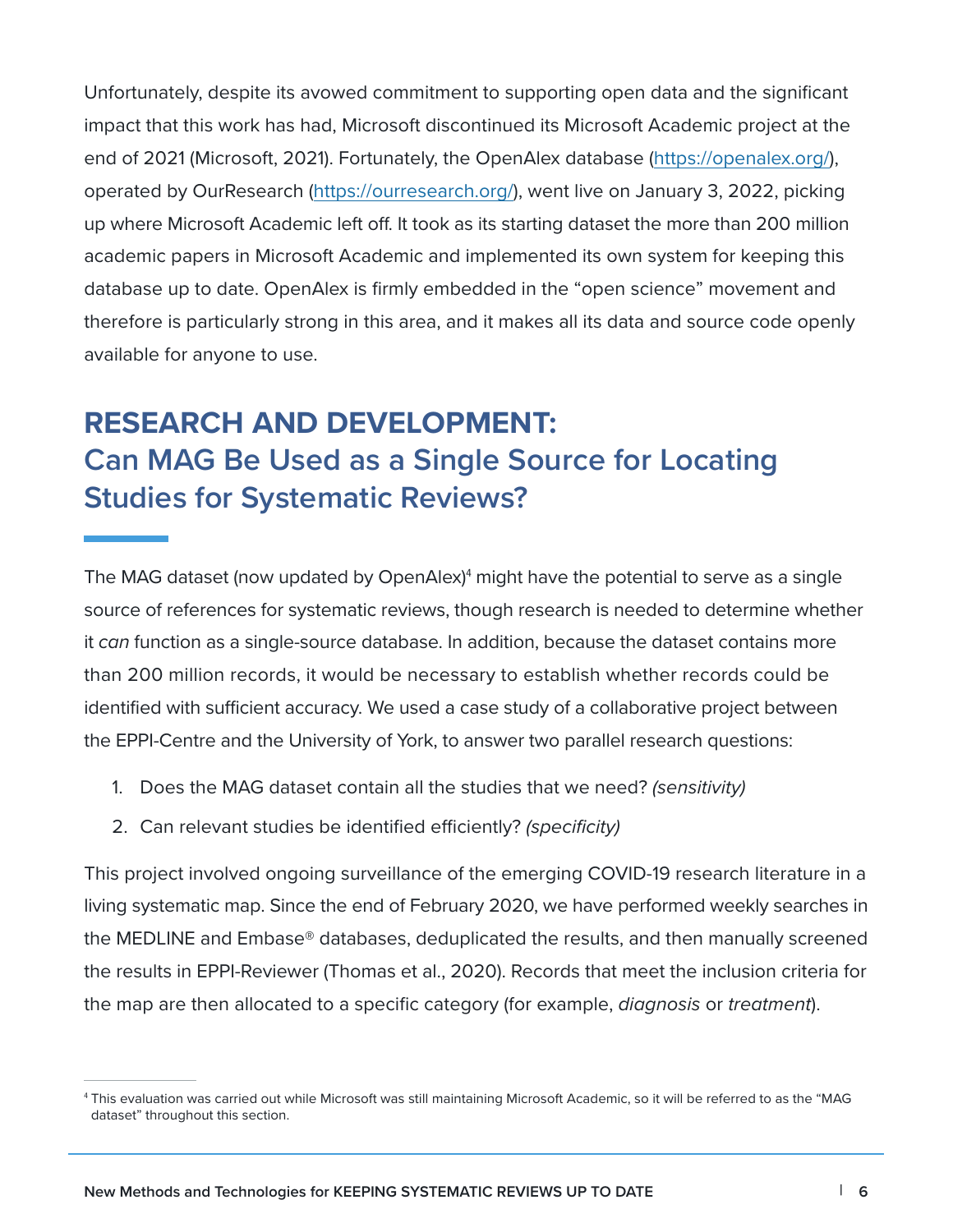The map is updated and published online each week. The user interface is shown in Figure 2.

| Frequencies<br><b>List records</b>                                                                                                                                                   | COVID-19: Living map of the evidence                                                                                                                                                                                                                                                                                                                                                                                                                                                                                                                                                                                                                                                                                                 | e NIHR Policy Research Programme Reviews Facilit<br>is a collaboration between the following:<br><b>FUCH OFFICE SO WE CAREL</b>                                  |
|--------------------------------------------------------------------------------------------------------------------------------------------------------------------------------------|--------------------------------------------------------------------------------------------------------------------------------------------------------------------------------------------------------------------------------------------------------------------------------------------------------------------------------------------------------------------------------------------------------------------------------------------------------------------------------------------------------------------------------------------------------------------------------------------------------------------------------------------------------------------------------------------------------------------------------------|------------------------------------------------------------------------------------------------------------------------------------------------------------------|
| Treatment evaluation<br>Transmission / risk / prevalence<br>Diagnosis                                                                                                                | Introduction<br>$\equiv$<br>$\vee$ View more                                                                                                                                                                                                                                                                                                                                                                                                                                                                                                                                                                                                                                                                                         | Publications by year<br><b>Lad</b> Bar<br><b>a</b> Save<br><b>EE</b> Table                                                                                       |
| Health impacts<br>Vaccine development<br>Treatment development<br>Genetics / biology<br>Case reports (patients)<br>Case study - organisation<br>Social / economic / indirect impacts | As Microsoft has discontinued MAG and the academic.microsoft.com website, all URL links to MAG records, included in most<br>ш<br>records published in our map, are currently broken. We are working on a fix, which we hope to implement in March,<br>2022. This involves replacing all of these URL links with new links directed to corresponding (replacement) OpenAlex records;<br>recently added records have OpenAlex links. In the meantime, please use the doi link where available.<br>Version 93 - 22nd February, 2022, published on 4th March 2022<br>Overview:<br>This living map (the Map) consists of bibliographic records of research articles on COVID-19 published since 2019.[a]<br>Using this map:<br>$\check{}$ | 1946<br>1992<br>1999<br>2003<br>2004<br>2006<br>2016<br>2017<br>2019<br>2020<br>2021<br>2022<br>Unknown<br>30000<br>40000<br>50000<br>$\Omega$<br>10000<br>20000 |
| Mental health impacts<br>v Version<br>All versions<br>Version 93 - 22nd February 2022                                                                                                | Frequencies: Topic<br>Table (new page)<br><b>H</b> Table<br><b>Ltd</b> Bar<br><b>AL</b> Pic<br><b>B</b> Save                                                                                                                                                                                                                                                                                                                                                                                                                                                                                                                                                                                                                         |                                                                                                                                                                  |
| Version 92 - 30th January 2022<br>Version 91 - 30th January 2022<br>Version 90 - 30th January 2022<br>Version 89 - 6th December 2021<br>$\rightarrow$                                |                                                                                                                                                                                                                                                                                                                                                                                                                                                                                                                                                                                                                                                                                                                                      | Maps(3D) & Crosstabs(2D)<br><b>EE</b> Get Map<br><b>EE</b> Get Crosstal<br>Selected node: Topic   Belf Crosstab<br>Set X axis                                    |

**Figure 2. COVID-19 living systematic map** 

Source: Lorenc et al., 2020.

We answered our first research question (sensitivity) by comparing the records we retrieved in our MEDLINE/Embase searches in June 2020 with those available in MAG. We found that nearly all the records in MEDLINE/Embase (99%) also were available in MAG (99%). In addition, we found that MAG contained 743 records that we did not find in our MEDLINE/ Embase searches. This discovery was concerning. Although we searched what are widely considered to be the main sources of research in health, we achieved a recall of only 83% of the records that we sought. The overlap (and non-overlap) of records is depicted in Figure 3.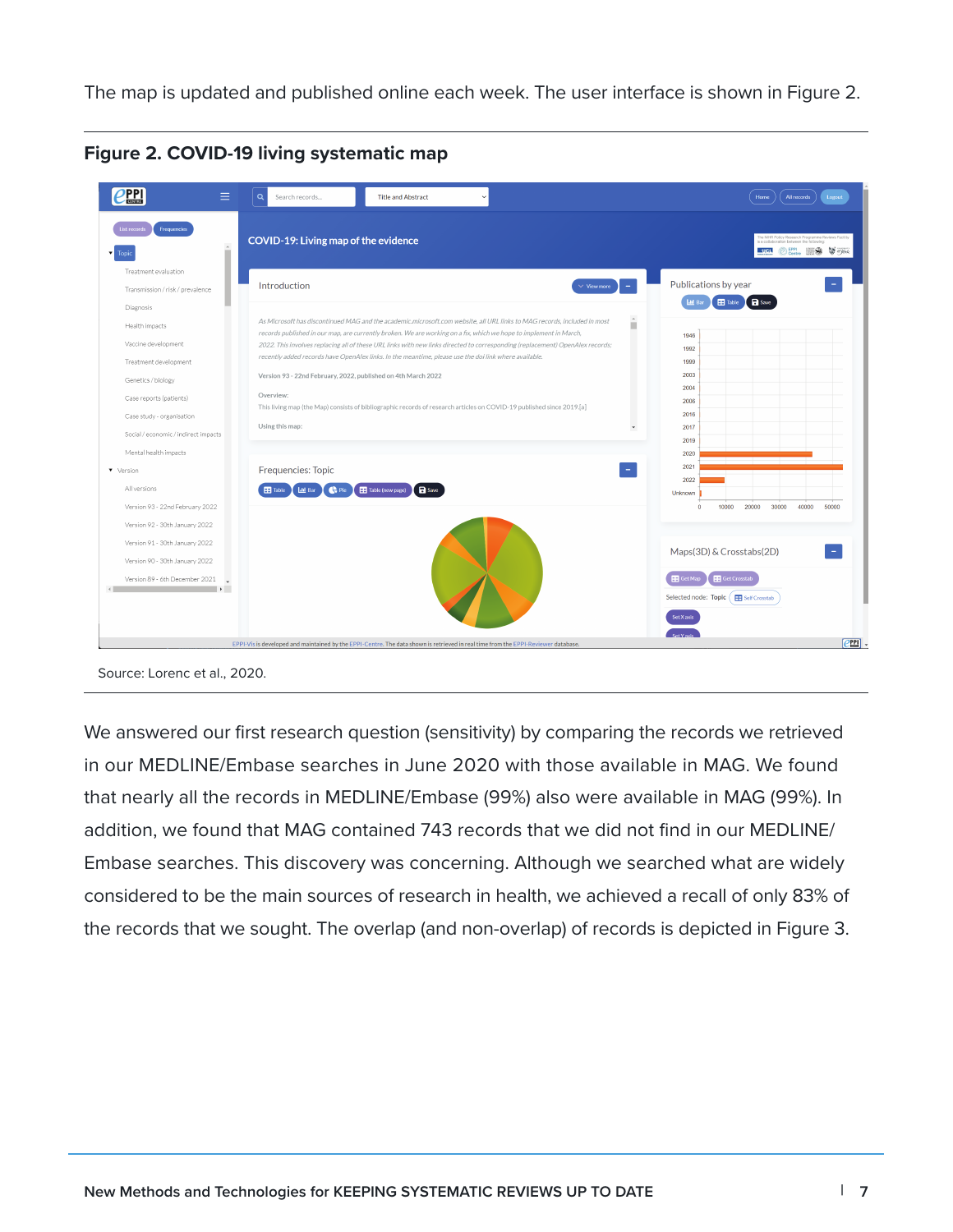

**Figure 3. Coverage of MEDLINE/Embase compared with MAG** 

In addition to these quantitative findings, we observed qualitatively that the MAG records contained more non-English language results than those from our MEDLINE/Embase search. Because MAG data are generated through a web crawl, it may be that MAG is not only more comprehensive than conventional databases but also is less geographically biased than the data sources traditionally used in systematic reviews.

To find relevant studies to update our living map in the MAG dataset, we used machine learning rather than the conventional Boolean search. It is possible to build a full-featured Boolean search on a dataset the size of Microsoft Academic, but doing so would require substantial effort and computational time. Boolean searching also would be restricted to text from titles and abstracts, because no controlled vocabulary (such as MeSH) has been applied consistently across such a large and varied collection of documents. In this process (depicted in Figure 4), new papers are automatically fed into the system biweekly when they arrive in our copy of Microsoft Academic. Every 2 weeks, the papers already included in reviews that are "subscribed" to the auto-update process are used to build machine-learning models against which every new paper is "scored." A "distance" metric is calculated between each new paper and each review. If a review is sufficiently "close" to a new record, then the new record is automatically added to a list of records that require manual checking for that review.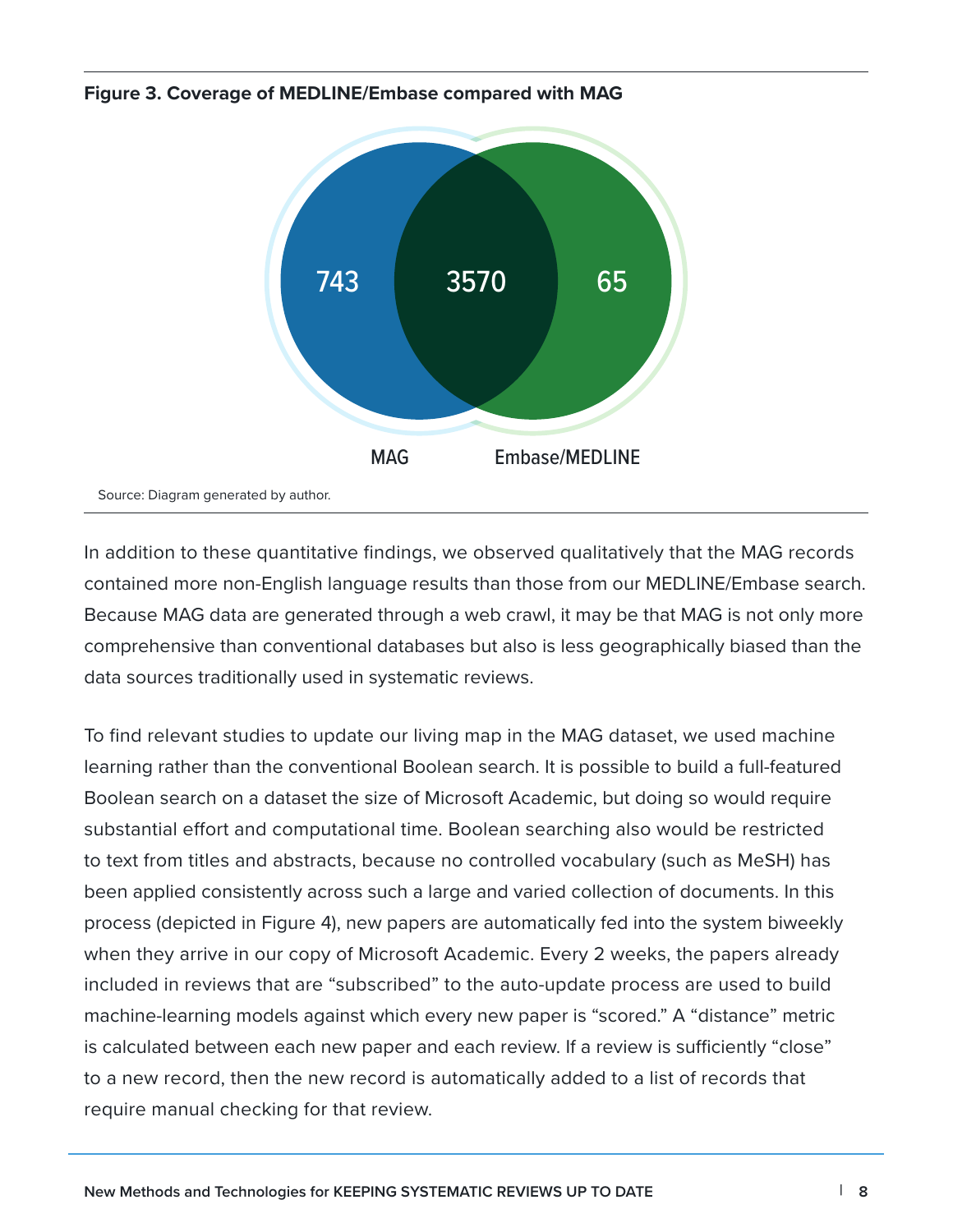

Rather than giving us a simple *found/not found* result, as is the case in a Boolean search, use of machine learning enables us to rank items in order of relevance. We conducted a detailed analysis that compared using a Boolean search of MEDLINE/Embase to employing machine learning in MAG to identify the most cost-effective way of identifying studies to include in our living map (Wiley, 2021). We found that the use of a fixed screening target (in which the team screens a fixed number of records each week—in our case, 1,500), combined with the machine-learning process and MAG as the data source, was the most cost-effective solution. The team adopted this workflow in November 2020.<sup>5</sup>

### **Discussion**

For maintaining our living systematic map of COVID-19, we found that using Microsoft Academic as a single-source database is more cost-effective than searching MEDLINE and Embase and then following conventional methods for deduplicating and screening results. The literature search tool yields higher numbers of relevant records at a lower cost. We use OpenAlex (now that Microsoft Academic has closed) every week to maintain a map of the health-related COVID-19 research literature (Lorenc et al., 2020). In addition, we now use the same workflow to maintain a second map that covers social scientific research on

<sup>&</sup>lt;sup>5</sup> For full details of our cost-effectiveness analysis, please see Shemilt and colleagues (2021).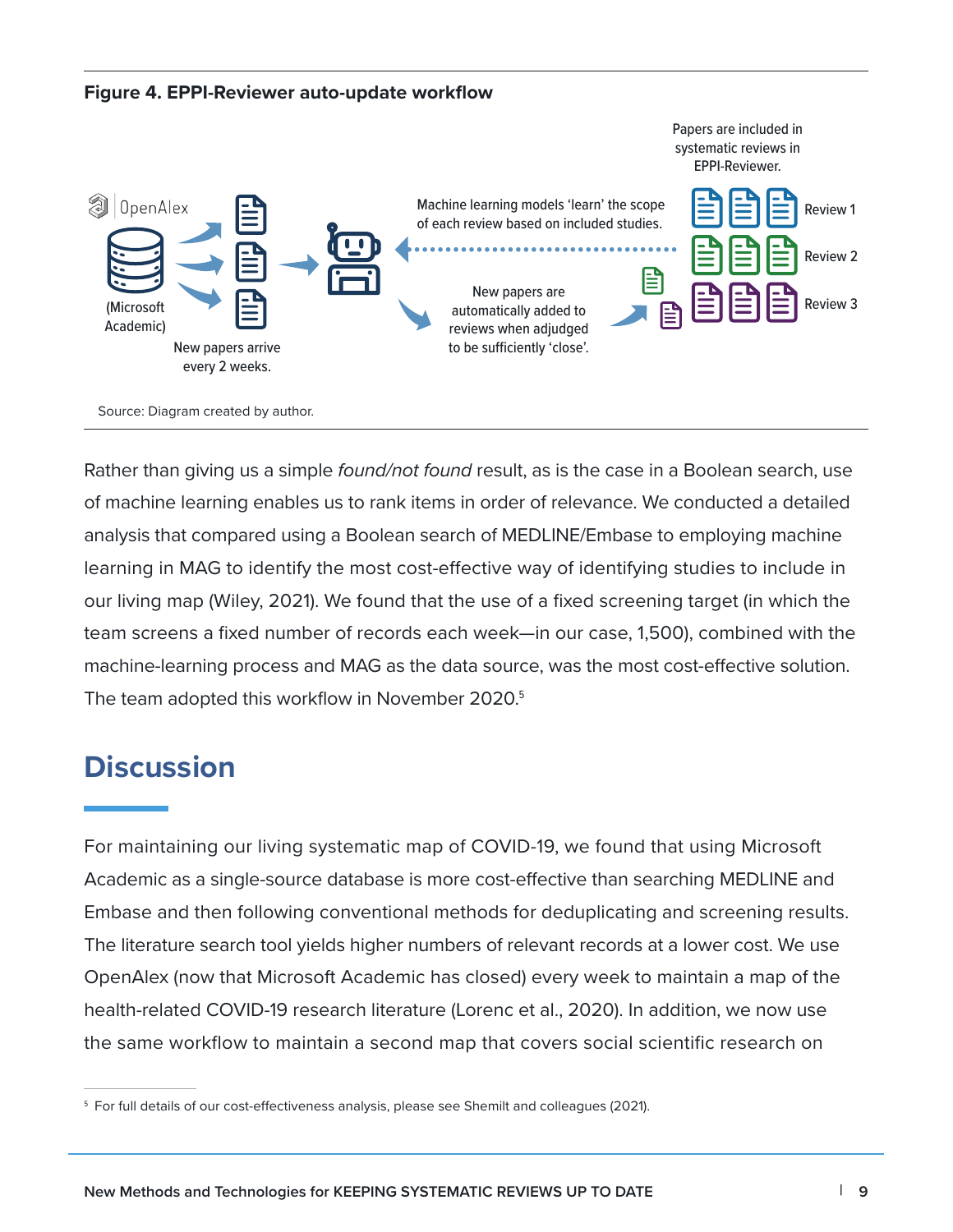COVID-19 (Shemilt et al., 2022). We have integrated the auto-update workflow within EPPI-Reviewer, and several organizations are trialing this new tool to maintain their own systematic reviews. We are also building a larger model that will identify randomized trials as they are published and associate them with relevant Cochrane reviews. Work is ongoing, but current evaluation suggests that most Cochrane reviews can be kept up to date, with only a handful of records to examine each week.

While still in its infancy, and despite the need to replace the MAG data feed, this work suggests that we may be on the cusp of a new paradigm of searching for studies to include in systematic reviews. Rather than having to search numerous overlapping databases, it is possible to obtain equally good—if not better—results from a single source. Searching a single source is not only more efficient than searching numerous smaller databases but is also more equitable in two ways. First, it opens the possibility of running systematic searches for individuals and organizations that cannot afford subscriptions to all the databases they need. Second, it potentially overcomes a geographical and linguistic bias that affects many conventional sources. This approach looks promising for review updates, where there is an existing pool of studies from which a machine learning algorithm can "learn." If the machine learning can be further refined to maximize specificity without sacrificing sensitivity, it may be possible to keep any review up to date more easily, increasing decision makers' ability to make decisions informed by the most current evidence.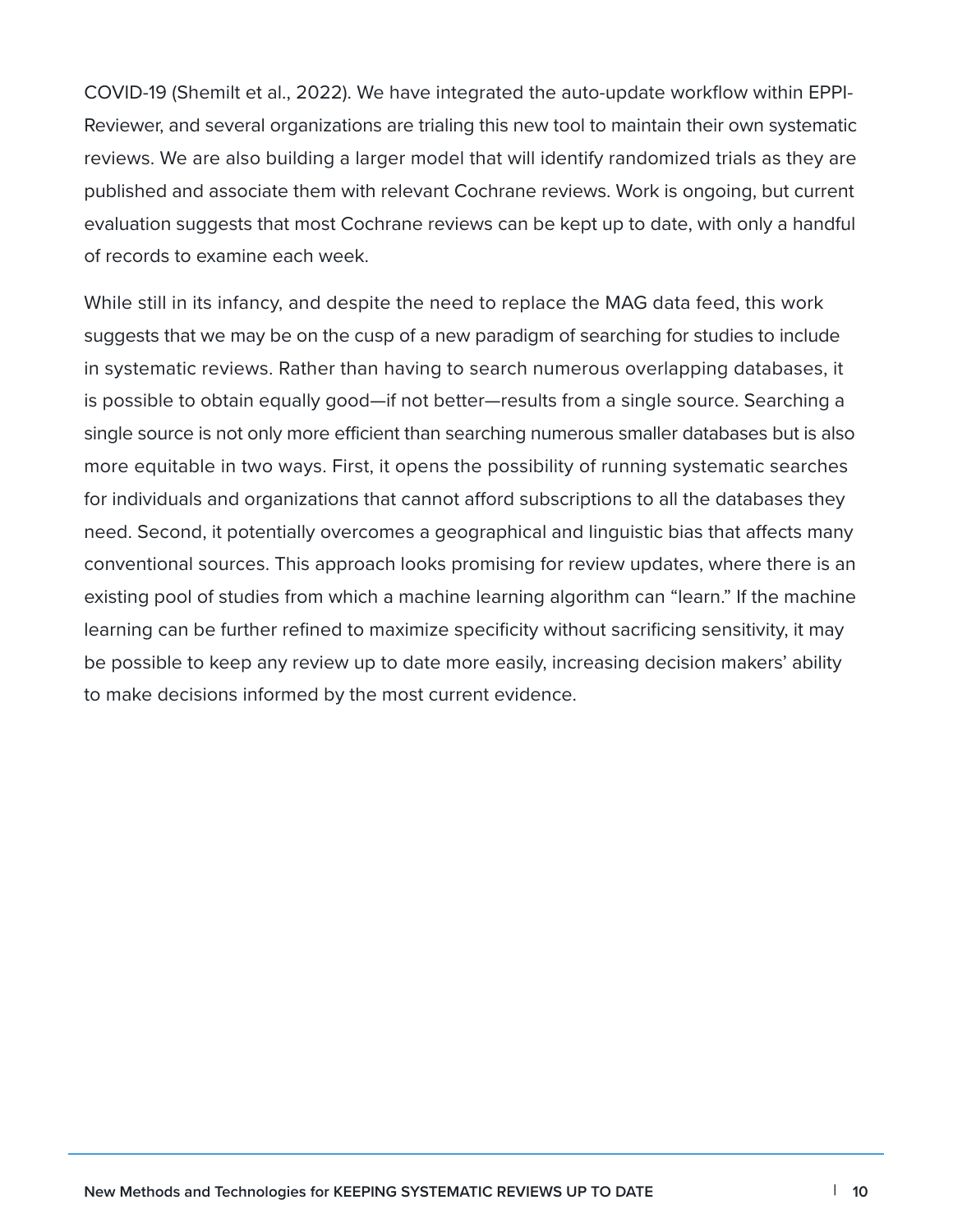### **References**

- Bastian, H., Glasziou, P., & Chalmers, I. (2010). Seventy-five trials and eleven systematic reviews a day: How will we ever keep up? PLoS *Medicine, 7*(9), e1000326. [https://doi.](https://doi.org/10.1371/journal.pmed.1000326) [org/10.1371/journal.pmed.1000326](https://doi.org/10.1371/journal.pmed.1000326)
- Elliott, J. H., Synnot, A., Turner, T., Simmonds, M., Akle, E. A., McDonald, S., Salantih, G., Meerpohl, J., MacLehose, H., Hilton, J., Tovey, D., Shemilt, I., & Thomas, J. (2017). Living systematic review: 1. Introduction—the why, what, when, and how. Series: Living Systematic Reviews. *Journal of Clinical Epidemiology, 91,* 23–30. [https://www.jclinepi.com/article/S0895-](https://www.jclinepi.com/article/S0895-4356(17)30636-4/fulltext) [4356\(17\)30636-4/fulltext](https://www.jclinepi.com/article/S0895-4356(17)30636-4/fulltext)
- Gusenbauer, M., & Haddaway, N. R. (2020). Which academic search systems are suitable for systematic reviews or meta-analyses? Evaluating retrieval qualities of Google Scholar, PubMed, and 26 other sources. *Research Synthesis Methods, 11,* 181–217. <https://onlinelibrary.wiley.com/doi/pdf/10.1002/jrsm.1378>
- Lorenc, T., Khouja, C., Raine, G., Shemilt, I., Sutcliffe, K., D'Souza, P., Burchett, H., Hinds, K., Khatwa, M., Macdowall, W., Melton, H., Richardson, M., South, E., Stansfield, C., Thomas, S., Kwan, I., Wright, K., Sowden, A., & Thomas, J. (2020). COVID-19: A living map of the evidence. EPPI-Centre, Social Science Research Unit, UCL Social Research Institute, University College London. [https://eppi.ioe.ac.uk/](https://eppi.ioe.ac.uk/cms/Projects/DepartmentofHealthandSocialCare/Publishedreviews/COVID-19Livingsystematicmapoftheevidence/tabid/3765/Default.aspx)  [cms/Projects/DepartmentofHealthandSocialCare/Publishedreviews/COVID-](https://eppi.ioe.ac.uk/cms/Projects/DepartmentofHealthandSocialCare/Publishedreviews/COVID-19Livingsystematicmapoftheevidence/tabid/3765/Default.aspx)[19Livingsystematicmapoftheevidence/tabid/3765/Default.aspx](https://eppi.ioe.ac.uk/cms/Projects/DepartmentofHealthandSocialCare/Publishedreviews/COVID-19Livingsystematicmapoftheevidence/tabid/3765/Default.aspx)
- Marshall, I. J., Nye, B., Kuiper, J., Noel-Storr, A., Marshall, R., Maclean, R., Soboczenski, F., Nenkova, A., Thomas, J., & Wallace, B. C. (2020). Trialstreamer: A living, automatically updated database of clinical trial reports. *Journal of the American Medical Informatics Association, 27*(12), 1903–1912. [https://academic.oup.com/jamia/](https://academic.oup.com/jamia/article/27/12/1903/5907063)  [article/27/12/1903/5907063](https://academic.oup.com/jamia/article/27/12/1903/5907063)
- Microsoft. (2021, May 4). Next steps for Microsoft Academic Expanding into new horizons. [https://www.microsoft.com/en-us/research/project/academic/articles/microsoft-academic](https://www.microsoft.com/en-us/research/project/academic/articles/microsoft-academic-to-expand-horizons-with-community-driven-approach/)[to-expand-horizons-with-community-driven-approach/](https://www.microsoft.com/en-us/research/project/academic/articles/microsoft-academic-to-expand-horizons-with-community-driven-approach/)
- Shemilt, I., Arno, A., Thomas, J., Lorenc, T., Khouja, C., Raine, G., Sutcliffe, K., D'Souza, P., Kwan, I., Wright, K., & Sowden, A. (2021). Cost-effectiveness of Microsoft Academic Graph with machine learning for automated study identification in a living map of coronavirus disease 2019 (COVID-19) research. *Wellcome Open Research, 6,* 210. <https://wellcomeopenresearch.org/articles/6-210>